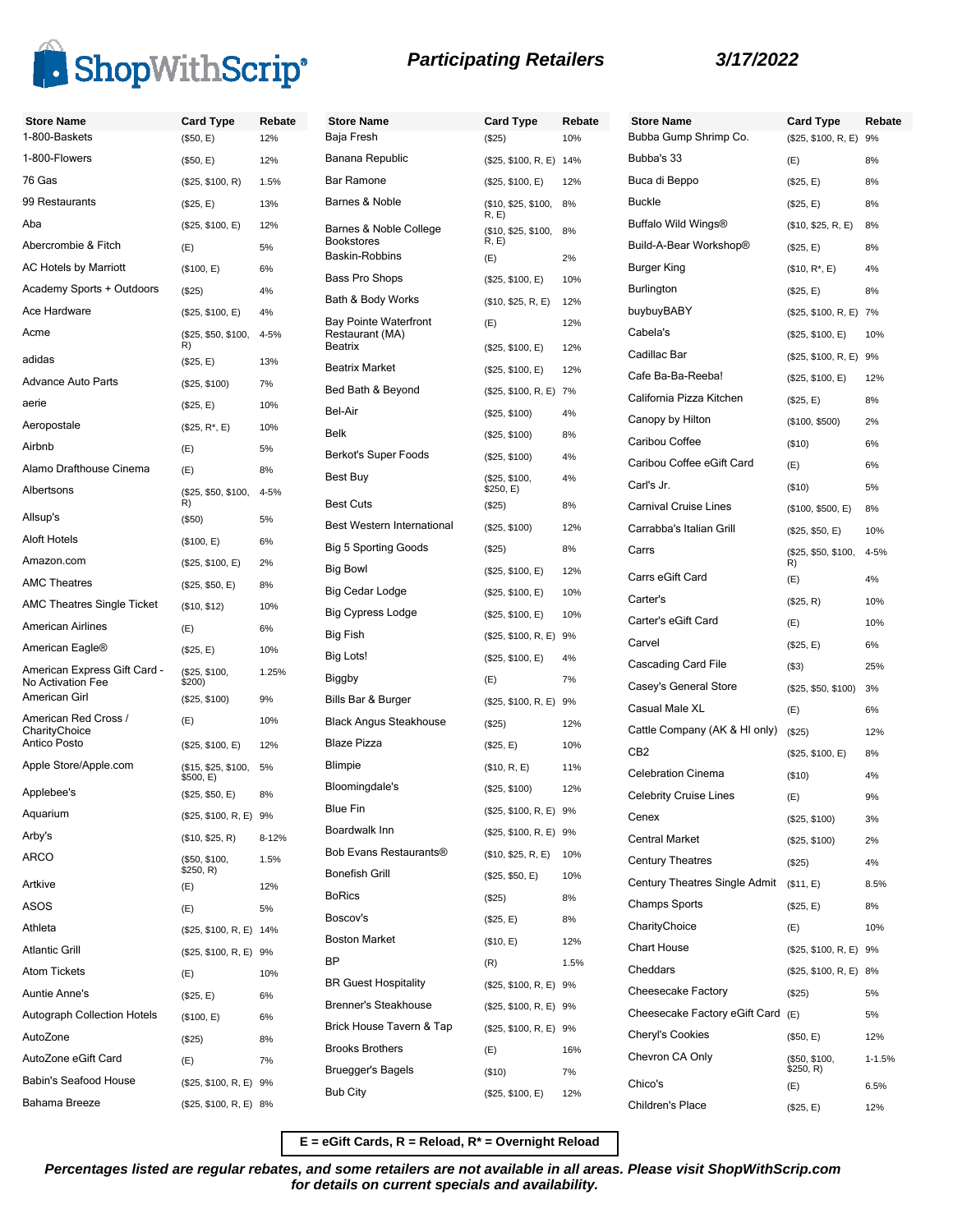

## **Participating Retailers 3/17/2022**

| <b>Store Name</b>                                | <b>Card Type</b>         | Rebate | <b>Store Name</b>                         | <b>Card Type</b>            | Rebate     |
|--------------------------------------------------|--------------------------|--------|-------------------------------------------|-----------------------------|------------|
| Chili's Grill & Bar                              | (\$25, \$50, E)          | 11%    | Disney                                    | (\$25, \$100,<br>\$1000, E) | 3%         |
| Chipotle Mexican Grill                           | (\$10, \$25, E)          | 10%    | Domino's                                  | (\$10, \$25, R, E)          | 8%         |
| Chuck E. Cheese's                                | (\$10, E)                | 8%     | DoorDash                                  | (E)                         | 3%         |
| <b>CineArts</b>                                  | (\$25)                   | 4%     | Dos Caminos                               | (\$25, \$100, R, E) 9%      |            |
| CineArts Single Admit                            | (\$11, E)                | 8.5%   | Double Tree By Hilton                     | (\$100, \$500)              | 2%         |
| Cinema Carousel                                  | (\$10)                   | 4%     | Downtown Aquarium                         | (\$25, \$100, R, E) 9%      |            |
| <b>Cinemark Theatres</b>                         | (\$25)                   | 4%     | <b>DSW (Designer Shoe</b>                 | (\$25, \$100, E)            | 8%         |
| <b>Cinemark Theatres Single</b><br>Admit         | (\$11, E)                | 8.5%   | Warehouse)<br>Dunham's Sports             | (\$25)                      | 8%         |
| <b>Cinemark Tinseltown</b>                       | (\$25)                   | 4%     | Dunkin' Donuts                            | (\$10, \$25)                | 3%         |
| Cinemark Tinseltown Single<br>Admit              | (\$11, E)                | 8.5%   | Dunkin' Donuts eGift Card                 | (E)                         | 2.5%       |
| Cineplex Odeon Single Ticket                     | (\$10, \$12)             | 10%    | Eastbay                                   | (E)                         | 8%         |
| Cinnabon                                         | (\$25, E)                | 6%     | Eat'n Park                                | $($10, $25, R^*)$           | 9%         |
| Claire's                                         | (\$10)                   | 9%     | <b>EB Games</b>                           | (\$25, E)                   | 3%         |
| Coffee Bean & Tea Leaf                           | (\$25, R, E)             | 9%     | eBav                                      | (E)                         | 2.5%       |
| <b>Cold Stone Creamery</b>                       | (\$5, \$10, E)           | 11%    | <b>Eddie Bauer</b>                        | (E)                         | 5%         |
| Columbia Sportswear                              | (\$50, E)                | 12%    | Edition                                   | (\$100, E)                  | 6%         |
| <b>Community Canteen</b>                         | (\$25, \$100, E)         | 12%    | <b>Education Assistance Product</b>       | (E)                         | 2.5%       |
| Conrad Hotels & Resorts                          | (\$100, \$500)           | 2%     | Voucher Amazon.com<br><b>Eiffel Tower</b> | (\$25, \$100, E)            | 12%        |
| <b>Container Store</b>                           | (\$25, \$100, E)         | 9%     | Einstein Bros. Bagels                     | (\$10)                      | 10%        |
| Courtyard by Marriott                            | (\$100, E)               | 6%     | El Pollo Loco                             | (\$10)                      | 6%         |
| <b>Cousins Subs</b>                              | $($ \$10)                | 9%     | El Segundo Sol                            | (\$25, \$100, E)            | 12%        |
| Crab House                                       | (\$25, \$100, R, E) 9%   |        | <b>Element by Westin</b>                  | (\$100, E)                  | 6%         |
| Cracker Barrel                                   | (\$10, \$25, E)          | 8%     | Ema                                       | (\$25, \$100, E)            | 12%        |
| Crate & Kids                                     | (\$25, \$100, E)         | 8%     | <b>Embassy Suites by Hilton</b>           | (\$100, \$500)              | 2%         |
| Crate and Barrel                                 | (\$25, \$100, E)         | 8%     | Everest                                   | (\$25, \$100, E)            | 12%        |
| <b>Crew Cuts</b>                                 | (\$25)                   | 13%    | Express                                   | (\$25, E)                   | 10%        |
| Crutchfield                                      | (E)                      | 5%     | Exxon                                     | (\$50, \$250, R)            | $1 - 1.5%$ |
| Cub                                              | (\$25, \$100, R, E) 4-5% |        | <b>Fairfield by Marriott</b>              | (\$100, E)                  | 6%         |
| <b>CVS Pharmacy</b>                              | (\$25, \$100, R, E) 6%   |        | <b>Fairmont Hotels</b>                    | (\$100)                     | 9%         |
| D&W Fresh Market                                 | (\$25, \$100)            | 2%     | <b>Family Express</b>                     | (\$25, \$100)               | 4%         |
| D&W Quick Stop                                   | (\$25, \$100)            | 2%     | Family Fare Supermarket                   | (\$25, \$100)               | 2%         |
| Dairy Queen                                      | (\$10)                   | 3%     | Famous Footwear                           | $(\$25)$                    | 8%         |
| Darden Restaurants                               | (\$25, \$100, R, E) 8%   |        | Famous Footwear eGift Card                | (E)                         | 8%         |
| Dave & Buster's                                  | (\$25, E)                | 13%    | Famous Hair                               | (\$25)                      | 8%         |
| Del Taco                                         | (\$10)                   | 7%     | Fanatics                                  | (E)                         | 7%         |
| Delta Air Lines                                  | (\$250, \$1000, E)       | 4%     | Fandango                                  | (\$25, E)                   | 4%         |
| Delta Hotels by Marriott                         | (\$100, E)               | 6%     | Fannie May Candies                        | (\$10)                      | 25%        |
| Dennis Uniform                                   | (\$20)                   | 5%     | Fazoli's                                  | (\$25, E)                   | 9%         |
| Denny's                                          | (\$10)                   | 7%     | Festival Foods (WI) - Skogens             | (\$25, \$50, \$100)         | 3%         |
| Design Hotels                                    | (\$100, E)               | 6%     | Field & Stream                            | (\$25, \$100)               | 8%         |
| Di Pescara                                       | (\$25, \$100, E)         | 12%    | <b>Fiesta Salons</b>                      | (\$25)                      | 8%         |
| <b>Dick's Sporting Goods</b>                     | (\$25, \$100)            | 8%     | Firefly's BBQ (MA)                        | (E)                         | 12%        |
| Dierbergs                                        | (\$25, \$100)            | 2.5%   | <b>First Choice Haircutters</b>           | $(\$25)$                    | 8%         |
| Dillard's                                        | (\$25, \$100)            | 9%     | <b>Fish Tales</b>                         | (\$25, \$100, R, E) 9%      |            |
| Discover Gift Card - No<br><b>Activation Fee</b> | (\$100, \$250)           | 1.25%  | Fisherman's Wharf                         | (\$25, \$100, R, E) 9%      |            |

| <b>Store Name</b><br><b>Five Below</b>  | Card Type                  | Rebate |
|-----------------------------------------|----------------------------|--------|
|                                         | (\$25)                     | 2.5%   |
| <b>Fleet Farm</b>                       | (\$25, \$100, E)           | 3.5%   |
| Fleming's Prime Steakhouse              | (\$25, \$50, E)            | 10%    |
| <b>Flying Dutchman</b>                  | (\$25, \$100, R, E)        | 9%     |
| Food Lion                               | (\$25, \$100, R, E)        | 3%     |
| Food Maxx                               | (\$25, \$100)              | 2%     |
| Foodease                                | (\$25, \$100, E)           | 12%    |
| Foodlife                                | (\$25, \$100, E)           | 12%    |
| Foot Locker                             | (\$25, E)                  | 8%     |
| <b>Footaction USA</b>                   | (\$25, E)                  | 8%     |
| <b>Forest Hills Foods</b>               | (\$25, \$100)              | 2%     |
| Four Points by Sheraton                 | (\$100, E)                 | 6%     |
| Frankie's Pizza By the Slice            | (\$25, \$100, E)           | 12%    |
| Freddy's                                | $(\$25)$                   | 8%     |
| <b>Fruit Bouguets</b>                   | (\$50, E)                  | 12%    |
| GameStop                                | (\$25, E)                  | 3%     |
| <b>Gandy Dancer</b>                     | (\$25, \$100, R, E) 9%     |        |
| Gap                                     | (\$25, \$100, R, E)        | 14%    |
| Gap Factory                             | (\$25, \$100, R, E)        | 14%    |
| Gaylord Hotels                          | (\$100, E)                 | 6%     |
| Geek Squad & Best Buy                   | (\$25, \$100,<br>\$250, E) | 4%     |
| GetGo                                   | (\$25, \$50, \$100,<br>E)  | 4%     |
| Giant Eagle                             | (\$25, \$50, \$100,<br>E)  | 4%     |
| <b>Giant Food Stores</b>                | (\$25, \$50, \$100)        | 4%     |
| Giant Foods                             | (\$25, \$50, \$100)        | 4%     |
| Global Hotel Card powered by<br>Expedia | (E)                        | 10%    |
| Go Play Golf                            | (E)                        | 9%     |
| Golden Corral                           | (\$25)                     | 9%     |
| Golden Nugget                           | (\$25, \$100, R, E) 9%     |        |
| Golf Galaxy                             | (\$25, \$100)              | 8%     |
| Google Play                             | (E)                        | 3%     |
| Gordon Food Service Store               | (\$25, \$100, R, E) 4%     |        |
| <b>Grand Concourse</b>                  | (\$25, \$100, R, E) 9%     |        |
| <b>Great Clips</b>                      | (\$25)                     | 8%     |
| <b>Great Harvest Bread</b>              | (\$10)                     | 6%     |
| Grotto                                  | (\$25, \$100, R, E) 9%     |        |
| Groupon.com                             | (\$25, E)                  | 7%     |
| Grubhub                                 | (E)                        | 4%     |
| Guitar Center                           | (\$25, E)                  | 4%     |
| Gulf Oil                                | (\$25)                     | 1.5%   |
| Gymboree                                | (\$25, E)                  | 12%    |
| H&M                                     | (\$25, E)                  | 7%     |
| HairMasters                             | (\$25)                     | 8%     |
| Halfway Café (MA)                       | (E)                        | 12%    |
|                                         |                            |        |

**E = eGift Cards, R = Reload, R\* = Overnight Reload**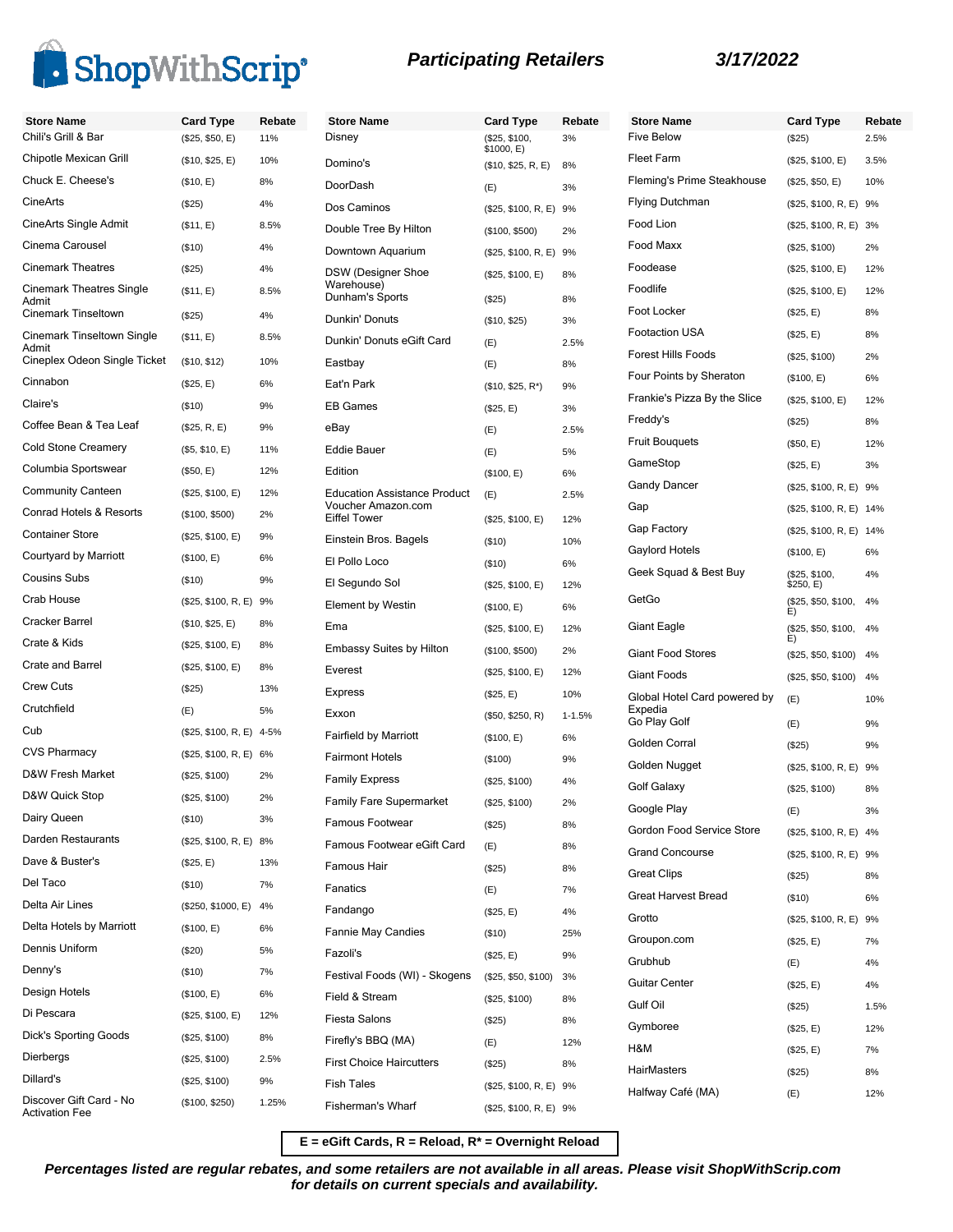

|                               |                        | ی رسمہ |              |
|-------------------------------|------------------------|--------|--------------|
| <b>Store Name</b>             | <b>Card Type</b>       | Rebate | Sto          |
| <b>Hallmark</b>               | (\$25, R, E)           | 4%     | Jo-<br>eGi   |
| Hampton by Hilton             | (\$100, \$500)         | 2%     | Joe          |
| Happy Dining                  | (S25)                  | 8%     | Joe          |
| <b>Happy Moments</b>          | (\$25)                 | 8%     | Joe          |
| Hardee's                      | $($ \$10)              | 5%     | Sto<br>Jos   |
| Harley-Davidson <sup>®</sup>  | (E)                    | 5%     | Jou          |
| Harlow's                      | (\$25, \$100, R, E) 9% |        | Jou          |
| <b>Harmon Face Values</b>     | (\$25, \$100, R, E) 7% |        | <b>JW</b>    |
| Harry & David                 | (\$50, E)              | 12%    | Ker          |
| Harveys Supermarkets          | (\$25, \$100)          | 4%     | Kid:         |
| <b>HeadStart Hair Care</b>    | (\$25)                 | 8%     | Km           |
| <b>HEB</b>                    | (\$25, \$100)          | 2%     | Koł          |
| Hilton                        | (\$100, \$500)         | 2%     | Kov          |
| Hilton Garden Inn             | (\$100, \$500)         | 2%     | Kris         |
| <b>Hilton Grand Vacations</b> | (\$100, \$500)         | 2%     | Cor<br>V ric |

(\$25, \$100, R, E) 9%

\$500, \$1000, R, E)

(\$15, \$25, \$100,<br>\$500, E)

5%

4%

Holiday Hair (\$25) 8%

Holiday Stationstores (\$25, \$100) 4% Holland America Line (\$100, \$500, E) 6% Home 2 Suites by Hilton (\$100, \$500) 2% Home Chef (E) 7.5%

HomeGoods (\$25, \$100, E) 7% HomeSense (\$25, \$100, E) 7% Homewood Suites by Hilton (\$100, \$500) 2% HoneyBaked Ham (\$25) 12% Hotels.com (\$100, \$250, E) 6% Hub 51 (\$25, \$100, E) 12% Hulu (E) 6% Icing (\$10) 9% IHOP (\$25, E) 8% Il Porcellino (\$25, \$100, E) 12% Instacart (\$25, \$100, E) 4% Islamorada Fish Company (\$25, \$100, E) 10% Islands (\$25) 8%

J. Crew (\$25) 13% Jack in the Box (\$10) 4% Jamba Juice (\$25, E) 6% JCPenney (\$25, \$100, R, E) 5% Jersey Mike's Subs (E) 6% Jewel Osco (\$25, \$50, \$100, 4-5%

Jiffy Lube (\$30, R, E) 8% Jo-Ann Fabric and Craft Stores (\$25) 6%

 $\tilde{R}$ 

Home Depot® (\$25, \$100,

Holiday Inn on the Beach-Galveston, TX

iTunes & App Store

| <b>Store Name</b>                                                                  | <b>Card Type</b>                               | Rebate |
|------------------------------------------------------------------------------------|------------------------------------------------|--------|
| Jo-Ann Fabric and Craft Stores<br>eGift card                                       | (E)                                            | 6%     |
| Joe Fish (MA)                                                                      | (E)                                            | 12%    |
| Joe's Crab Shack                                                                   | (\$25, \$100, R, E)                            | 9%     |
| Joe's Seafood Prime Steak &<br>Stone Crab                                          | (\$25, \$100, E)                               | 12%    |
| Jos. A. Bank                                                                       | (S25)                                          | 10%    |
| Journeys                                                                           | (\$25)                                         | 10%    |
| Journeys Kidz                                                                      | (\$25)                                         | 10%    |
| <b>JW Marriott</b>                                                                 | (\$100, E)                                     | 6%     |
| Kemah Boardwalk                                                                    | (\$25, \$100, R, E)                            | 9%     |
| Kids Foot Locker                                                                   | (\$25, E)                                      | 8%     |
| Kmart                                                                              | (\$25, \$50, E)                                | 4%     |
| Kohl's                                                                             | (\$25, \$100, E)                               | 4%     |
| Kowloon Restaurant (MA)                                                            | (E)                                            | 12%    |
| Krispy Kreme® Doughnut<br>Corporation                                              | (\$10, R, E)                                   | 8-10%  |
| Krist Oil                                                                          | (\$50)                                         | 5%     |
| <b>Kwik Star</b>                                                                   | (\$25, \$50, \$100,<br>R)                      | 4%     |
| <b>Kwik Trip</b>                                                                   | (\$25, \$50, \$100,<br>R)                      | 4%     |
| L. Woods Tap & Pine Lodge                                                          | (\$25, \$100, E)                               | 12%    |
| L.L.Bean                                                                           | (\$25, \$100, E)                               | 16%    |
| La Griglia                                                                         | (\$25, \$100, R, E)                            | 9%     |
| Lady Foot Locker                                                                   | (\$25, E)                                      | 8%     |
| Landry's Hilton Galveston Island (\$25, \$100, R, E)<br>Resort<br>Landry's Seafood |                                                | 9%     |
|                                                                                    | (\$25, \$100, R, E)                            | 9%     |
| Landry's, Inc.                                                                     | (\$25, \$100, R, E)                            | 9%     |
| Lands' End                                                                         | (\$25, \$100, E)                               | 15%    |
| Lands' End Kids                                                                    | (\$25, \$100, E)                               | 15%    |
| Lands' End School                                                                  | (\$25, \$100, E)                               | 15%    |
| Lane Bryant <sup>®</sup>                                                           | (\$25, E)                                      | 8%     |
| Le Meridien                                                                        | (\$100, E)                                     | 6%     |
| Legal Sea Foods                                                                    | (E)                                            | 13%    |
| Leppinks Food Centers                                                              | (\$50)                                         | 5%     |
| Lettuce Entertain You<br>Restaurants                                               | (\$25, \$100, E)                               | 12%    |
| Little Caesars Pizza                                                               | (\$20)                                         | 8%     |
| Live Event Card                                                                    | (E)                                            | 25%    |
| Loews Cineplex                                                                     | (\$25, \$50, E)                                | 8%     |
| Loews Cineplex Single Ticket                                                       | (\$10, \$12)                                   | 10%    |
| Logan's Roadhouse                                                                  | (\$25, E)                                      | 10%    |
| Long John Silver's                                                                 | ( \$10)                                        | 8%     |
| LongHorn Steakhouse                                                                | (\$25, \$100, R, E) 8%                         |        |
| Lou Malnati's Pizzeria                                                             | (\$10)                                         | 8%     |
| Lowe's                                                                             | (\$20, \$25, \$100,<br>\$500, \$1000, R,<br>E) | 4%     |
| Lucille's Smokehouse                                                               | (E)                                            | 8%     |
| Bar.B.Que<br>Lucky (Southern CA Only)                                              | (\$25, \$50, \$100,<br>R)                      | 4-5%   |

### **Participating Retailers 3/17/2022**

| <b>Store Name</b>                        | <b>Card Type</b>             | Rebate     |
|------------------------------------------|------------------------------|------------|
| Lucky Supermarket                        | (\$25, \$100)                | 2%         |
| Macy's                                   | (\$25, \$100, E)             | 10%        |
| Maggiano's Little Italy                  | (\$25, \$50, E)              | 11%        |
| Magic Johnson Theatres                   | (\$25, \$50, E)              | 8%         |
| Magic Johnson Theatres Single<br>Ticket  | (\$10, \$12)                 | 10%        |
| Main Event                               | (\$50, E)                    | 10%        |
| Marathon                                 | (\$25, \$100,<br>\$250)      | 3%         |
| Marcus Hotels & Resorts                  | (\$25, \$100, R, E)          | 8%         |
| <b>Marcus Theatres</b>                   | (\$25, \$100, R, E)          | 8%         |
| Mariano's (IL)                           | (\$25, \$50, \$100,<br>R, E) | 4%         |
| Mariano's-Formerly Roundy's              | (\$25, \$50, \$100,<br>R, E  | 4%         |
| Mario Tricoci                            | (\$25, \$100)                | 7%         |
| <b>Market District</b>                   | (\$25, \$50, \$100,<br>E)    | 4%         |
| <b>Marriott Executive Apartments</b>     | (\$100, E)                   | 6%         |
| Marriott Hotels & Resorts                | (\$100, E)                   | 6%         |
| <b>Marriott Vacation Club</b>            | (\$100, E)                   | 6%         |
| Marshalls                                | (\$25, \$100, E)             | 7%         |
| Martin's Super Markets                   | (\$50, \$100)                | 4%         |
| Maurices                                 | (\$20)                       | 7%         |
| MBurger                                  | (\$25, \$100, E)             | 12%        |
| McAlister's Deli                         | (\$25, E)                    | 6%         |
| McCormick & Schmick's                    | (\$25, \$100, R, E)          | 9%         |
| Meijer                                   | (\$25, \$50, \$100,<br>R*)   | 3%         |
| Menards                                  | (\$25, \$100,<br>\$500)      | 3%         |
| Men's Wearhouse                          | $(\$25)$                     | 8%         |
| Metro Market (WI)                        | (\$25, \$50, \$100,<br>R, E  | 4%         |
| Metropolis Oyster Room &<br>Cocktail Bar | (\$25, \$100, R, E)          | 9%         |
| Michaels                                 | $(\$25)$                     | 4%         |
| Miller's Ale House                       | (E)                          | 8%         |
| Mity Nice Bar & Grill                    | (\$25, \$100, E)             | 12%        |
| Mobil                                    | (\$50, \$250, R)             | $1 - 1.5%$ |
| Moe's Southwest Grill                    | (\$25, E)                    | 6%         |
| Mon Ami Gabi                             | (\$25, \$100, E)             | 12%        |
| Morton's Steakhouse                      | (\$25, \$100, R, E) 9%       |            |
| MotoMart                                 | (\$50)                       | 5%         |
| Movie Tavern by Marcus                   | (\$25, \$100, R, E) 8%       |            |
| <b>Moxy Hotels</b>                       | (\$100, E)                   | 6%         |
| Muer Seafood                             | (\$25, \$100, R, E) 9%       |            |
| Naoki Sushi                              | (\$25, \$100, E)             | 12%        |
| Neiman Marcus                            | (\$50)                       | 12%        |
| Nike                                     | (\$25, E)                    | 12%        |
| Nintendo eShop                           | (E)                          | 8%         |
| Noah's Bagels                            | (\$10)                       | 10%        |

**E = eGift Cards, R = Reload, R\* = Overnight Reload**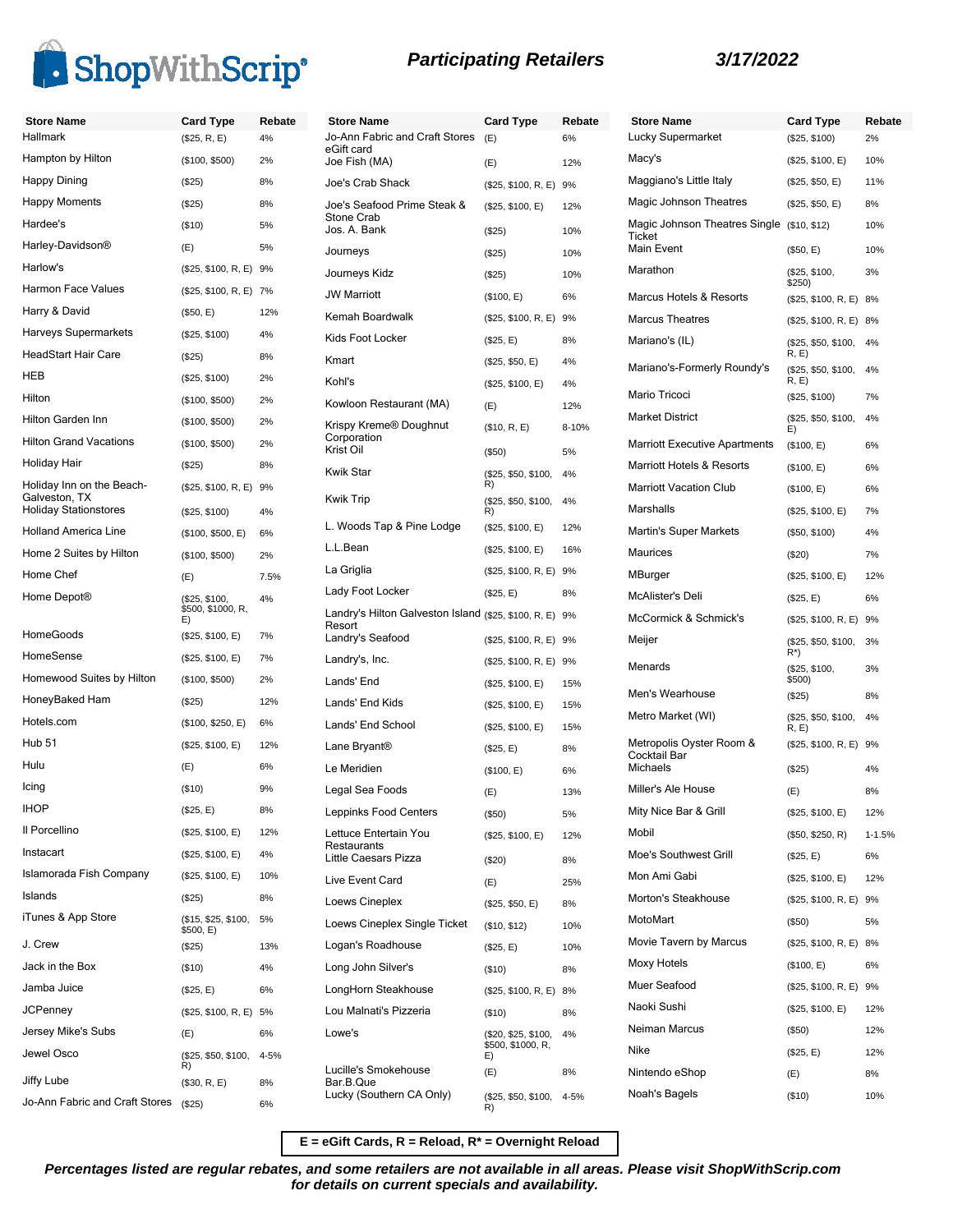

# **Participating Retailers 3/17/2022**

| <b>Store Name</b><br>Nob Hill Foods     | <b>Card Type</b>              | Rebate<br>4% | <b>Store Name</b><br>Piggly Wiggly (WI, IL only) | <b>Card Type</b>          | Rebate<br>3% | <b>Store</b><br>Saks F |
|-----------------------------------------|-------------------------------|--------------|--------------------------------------------------|---------------------------|--------------|------------------------|
| Noodles & Company                       | (\$25, \$100)                 |              | Pizza Hut                                        | (\$25, \$50, \$100)       |              | Saks F                 |
| NOOK by Barnes & Noble                  | (\$10)<br>(\$10, \$25, \$100, | 8%<br>8%     | Pizza Ranch                                      | (\$10, E)                 | 8%<br>8%     | Sally B                |
|                                         | R, E)                         |              | Pizzeria Due                                     | (\$25, E)                 | 12%          | Saltgra                |
| Nordstrom                               | (\$25, \$100, E)              | 4%           | Pizzeria Uno                                     | (\$25, E)                 |              | Sam's                  |
| Nordstrom Rack                          | (\$25, \$100, E)              | 4%           | Pizzeria Via Stato                               | (\$25, E)                 | 12%          |                        |
| Oceanaire                               | (\$25, \$100, R, E) 9%        |              | Popcorn Factory                                  | (\$25, \$100, E)          | 12%          | San Lu                 |
| O'Charley's                             | (\$25, E)                     | 13%          | Pottery Barn                                     | (\$50, E)                 | 12%          | Sarane                 |
| Office Depot / Office Max               | (\$25, \$100)                 | 5%           |                                                  | (\$25, \$100, E)          | 8%           | Saturda                |
| Office Depot / Office Max eGift<br>Card | (E)                           | 5%           | Pottery Barn Kids                                | (\$25, \$100, E)          | 8%           | Save M                 |
| Old Navy                                | (\$25, \$100, R, E) 14%       |              | Primary Kids Clothing                            | (E)                       | 10%          | Scheel                 |
| Olive Garden                            | (\$25, \$100, R, E) 8%        |              | <b>Princess Cruises</b>                          | (\$100, \$500, E)         | 6%           | Schlotz                |
| Omaha Steaks                            | (\$25)                        | 11%          | Protea Hotels by Marriott                        | (\$100, E)                | 6%           | School                 |
| On The Border                           | (\$25, \$50, E)               | 11%          | Qdoba Mexican Grill                              | (\$25)                    | 7%           | Hilfiger<br>Sears      |
| OshKosh                                 | (\$25, R)                     | 10%          | Quick Chek (NJ and NY only)                      | (\$25)                    | 2%           |                        |
| OshKosh eGift Card                      | (E)                           | 10%          | QVC                                              | (E)                       | 5%           | Sears /                |
| Osteria Via Stato                       | (\$25, \$100, E)              | 12%          | R.J. Grunts                                      | (\$25, \$100, E)          | 12%          | Seasid                 |
| Outback Steakhouse                      | (\$25, \$50, E)               | 10%          | Rainforest Cafe                                  | $($25, $100, R, E)$ 9%    |              | Seasor                 |
| Overstock.com                           | (\$25, E)                     | 8%           | Raley's                                          | (\$25, \$100)             | 4%           | See's (                |
| Oyster Bah                              | (\$25, \$100, E)              | 12%          | Ramen-san                                        | (\$25, \$100, E)          | 12%          | Sendik                 |
| Ozzie's Pops & Pretzels                 | (\$25, \$100, E)              | 12%          | Randalls                                         | (\$25, \$50, \$100,<br>R) | 4-5%         | Sendik                 |
| P.F. Chang's China Bistro               | (\$25, \$100, E)              | 6%           | Randalls eGift Card                              | (E)                       | 4%           |                        |
| Panda Express                           | (\$25, E)                     | 8%           | Rave Cinemas                                     | (\$25)                    | 4%           | Sephor                 |
| Panera Bread                            | (\$10, \$25, \$50,            | 8%           | <b>Red Lobster</b>                               | (\$25, R, E)              | 8%           | Shari's                |
| Papa John's Pizza                       | R, E)<br>$($10, R^*, E)$      | 8%           | Red Robin                                        | (\$25, E)                 | 8%           | Shaw's                 |
| Papa Murphy's Pizza                     | (\$10)                        | 8%           | <b>Red Sushi</b>                                 | (\$25, \$100, R, E) 9%    |              | Shaw's                 |
| Pappadeaux                              | (E)                           | 6%           | Regal                                            | (\$10, \$25, E)           | 8%           | Sheetz                 |
| Pappas Bar-B-Q                          | (E)                           | 6%           | Regal Premiere e-Ticket                          | (E)                       | 10%          | Shell                  |
| Pappas Bros. Steakhouse                 | (E)                           | 6%           | Regis Salons                                     | (\$25)                    | 8%           | <b>Sherat</b>          |
| Pappas Burger                           | (E)                           | 6%           | Regis Signature Salon                            | (\$25)                    | 8%           | shi by.                |
| Pappas Restaurants                      |                               | 6%           | REI                                              | (\$25, E)                 | 8%           | Shoe C                 |
| Pappas Seafood House                    | (E)                           |              | Renaissance Hotels                               | (\$100, E)                | 6%           | ShopR                  |
| Pappasito's                             | (E)                           | 6%           | <b>Republic Services</b>                         | (\$20, \$100)             | 10%          | Showp                  |
| Paramount+                              | (E)                           | 6%           | Residence Inn by Marriott                        | (\$100, E)                | 6%           | Showp                  |
| Pavilions                               | (E)                           | 8%           | <b>Rite Aid</b>                                  | (\$25, \$100)             | 4%           | Shutter                |
|                                         | (\$25, \$50, \$100,<br>R)     | 4-5%         | <b>River Crab</b>                                | (\$25, \$100, R, E) 9%    |              | Sierra                 |
| Pavilions eGift Card                    | (E)                           | 4%           | Roblox                                           | (E)                       | 7%           | Simms                  |
| PBteen                                  | (\$25, \$100, E)              | 8%           | Ross Dress for Less                              | (\$25)                    | 8%           | Sirius >               |
| Peohe's                                 | (\$25, \$100, R, E) 9%        |              | Royal Caribbean                                  | (E)                       | 13%          | Sling T                |
| Pep Boys eGift Card                     | (E)                           | 7%           | Royal Farms                                      | (\$25, \$100)             | 4%           | Smart o                |
| Petco                                   | (E)                           | 5%           | RPM Italian                                      | (\$25, \$100, E)          | 12%          | S-Mart                 |
| Pete's Fresh Market                     | $(\$20)$                      | 4%           | <b>RPM Steak</b>                                 | (\$25, \$100, E)          | 12%          | <b>SmartS</b>          |
| PetSmart                                | (\$25, R, E)                  | 5%           | Rubio's Restaurants                              | (\$25, E)                 | 10%          | Smash                  |
| Petterino's                             | (\$25, \$100, E)              | 12%          | Ruth's Chris Steak House                         | (\$50, \$100, E)          | 10%          | Smootl                 |
| <b>Phantom Gourmet</b>                  | (E)                           | 12%          | Safeway                                          | (\$25, \$50, \$100,       | 4-5%         | Sonic                  |
| Pick 'n Save (WI)                       | (\$25, \$50, \$100,<br>R, E)  | 4%           |                                                  | R)                        |              | Sony P                 |
|                                         |                               |              | Safeway eGift Card                               | (E)                       | 4%           |                        |

| <b>Store Name</b>                             | <b>Card Type</b>                              | Rebate |
|-----------------------------------------------|-----------------------------------------------|--------|
| Saks Fifth Avenue                             | $(\$50)$                                      | 12%    |
| Saks Fifth Avenue OFF 5th                     | $($ \$50)                                     | 12%    |
| Sally Beauty                                  | $(\$25)$                                      | 12%    |
| Saltgrass Steakhouse                          | (\$25, \$100, R, E)                           | 9%     |
| Sam's Club                                    | (\$25, \$50, \$100,<br>\$250, \$500, R,<br>E) | 2.5%   |
| San Luis Resort                               | (\$25, \$100, R, E)                           | 9%     |
| Saranello's                                   | (\$25, \$100, E)                              | 12%    |
| Saturday's Hair Salon                         | (\$25)                                        | 8%     |
| Save Mart Supermarkets                        | (\$25, \$100)                                 | 2%     |
| Scheels                                       | (\$25, \$100, E)                              | 8%     |
| Schlotzsky's                                  | (\$25, E)                                     | 6%     |
| School Uniforms by Tommy<br>Hilfiger<br>Sears | (E)                                           | 5%     |
|                                               | (\$25, \$100,<br>\$250, E)                    | 4%     |
| Sears Auto Service Center                     | (\$25, \$100,<br>\$250, E)                    | 4%     |
| Seaside's                                     | (\$25, \$100, E)                              | 12%    |
| Seasons 52                                    | (\$25, \$100, R, E)                           | 8%     |
| See's Candies                                 | (\$25)                                        | 9%     |
| Sendik's Food Market                          | (\$25, \$50, \$100,<br>R)                     | 4%     |
| Sendik's Fresh2Go                             | (\$25, \$50, \$100,<br>R)                     | 4%     |
| Sephora                                       | (\$25, E)                                     | 5%     |
| <b>Shari's Berries</b>                        | (\$50, E)                                     | 12%    |
| Shaw's Crab House                             | (\$25, \$100, E)                              | 12%    |
| Shaw's Supermarket                            | (\$25, \$50, \$100,<br>R)                     | 4-5%   |
| Sheetz                                        | $($25, $100, R^*)$                            | 3%     |
| Shell                                         | (\$25, \$50, R)                               | 1.5%   |
| Sheraton Hotels & Resorts                     | (\$100, E)                                    | 6%     |
| shi by Journeys                               | (\$25)                                        | 10%    |
| Shoe Carnival                                 | (\$25)                                        | 5%     |
| ShopRite                                      | (\$25, \$100)                                 | 4%     |
| Showplace                                     | (\$25, \$50, E)                               | 8%     |
| Showplace Single Ticket                       | (\$10, \$12)                                  | 10%    |
| Shutterfly                                    | (\$25, E)                                     | 9%     |
| Sierra                                        | (\$25, \$100, E)                              | 7%     |
| Simms Steakhouse                              | (\$25, \$100, R, E) 9%                        |        |
| Sirius XM Radio                               | (E)                                           | 4%     |
| Sling TV                                      | (E)                                           | 7%     |
| Smart & Final                                 | (\$25, \$50, \$100)                           | 3%     |
| S-Mart Foods                                  | (\$25, \$100)                                 | 2%     |
| SmartStyle                                    | (\$25)                                        | 8%     |
| Smashburger                                   | (\$10)                                        | 10%    |
| Smoothie King                                 | (E)                                           | 8%     |
| Sonic                                         | (\$10, \$25, R)                               | 8%     |
| Sony PlayStation Plus                         | (E)                                           | 4%     |

**E = eGift Cards, R = Reload, R\* = Overnight Reload**